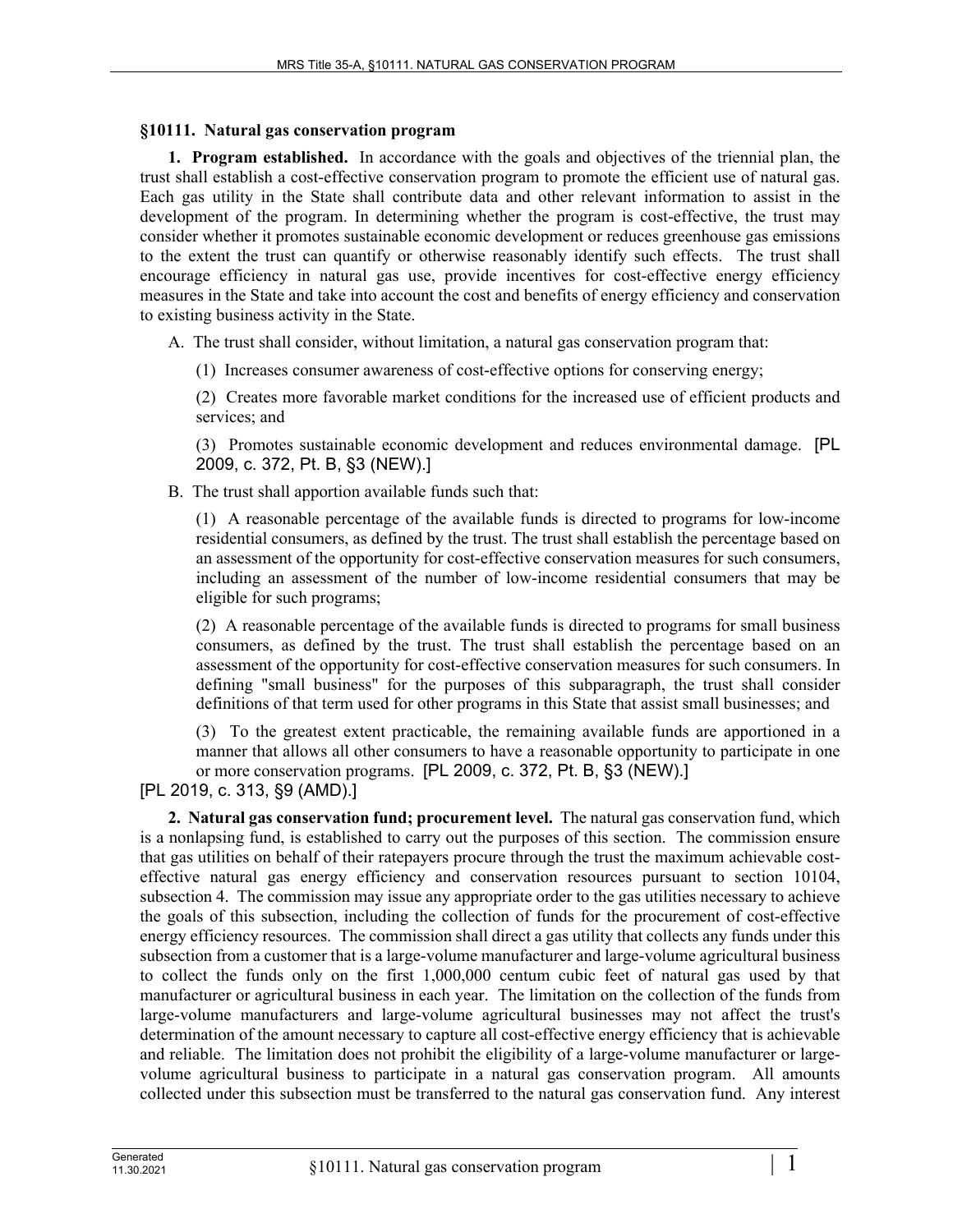on funds in the fund must be credited to the fund. Funds not spent in any fiscal year remain in the fund to be used for the purposes of this section.

The funds collected from gas utilities under this section are just and reasonable costs for rate-making purposes and must be reflected in the rates of gas utilities.

All funds collected pursuant to this section are collected under the authority and for the purposes of this section and are deemed to be held in trust for the purposes of benefiting natural gas consumers. In the event funds are not expended or contracted for expenditure within 2 years of being collected from consumers, the commission shall ensure that the value of those funds is returned to consumers.

For purposes of this subsection, "large-volume manufacturer" means a customer that is a gas utility ratepayer engaged in manufacturing in the State and purchases at least 1,000,000 centum cubic feet of natural gas per year. For purposes of this subsection, "large-volume agricultural business" means a customer that is a gas utility ratepayer that purchases at least 1,000,000 centum cubic feet of natural gas per year and is engaged in the commercial growing or harvesting of plants or commercial aquaculture, as defined in Title 12, section 6001, subsection 1, in the State.

When determining the maximum achievable cost-effective natural gas energy efficiency resources, the commission shall apply the discount rate adopted by the trust and ensure that the calculations of avoided energy costs are consistent with rules adopted by the trust and are supported by evidence in the record. Avoided energy costs must include but are not limited to the retail value of natural gas supply including a wholesale risk premium and demand reduction induced price effects. The trust shall use, and the commission shall give deference to, values for each element of avoided energy cost from a regional avoided energy cost study as long as the analysis has been developed through a transparent process, with input from state agencies, public advocates, utilities or energy efficiency administrators from at least 3 other states in New England and the analysis has been published not more than 24 months prior to the trust's filing of the triennial plan. When values specific to the State are not available in the regional study, the trust may use, and the commission shall give deference to, regional values provided in that regional study or values determined from other sources when supported by evidence in the record.

Rules adopted by the commission under this subsection are routine technical rules as defined in Title 5, chapter 375, subchapter 2‑A.

## [PL 2019, c. 313, §10 (AMD).]

**2-A. Exemption.** A wholesale electricity-generating facility that has a nameplate capacity of 3 megawatts or greater is not eligible to participate in any natural gas conservation program under this section. The commission may not allow a gas utility to collect an assessment under this section through its rates from a wholesale electricity-generating facility that has a nameplate capacity of 3 megawatts or greater.

[PL 2015, c. 425, §2 (NEW).]

**3. Rules.** The trust may adopt rules necessary to implement this section. Rules adopted by the trust under this subsection are routine technical rules as defined in Title 5, chapter 375, subchapter 2- A.

[PL 2009, c. 372, Pt. B, §3 (NEW).]

**4. Effective date.** This section takes effect July 1, 2010. [PL 2009, c. 372, Pt. B, §3 (NEW).]

## SECTION HISTORY

PL 2009, c. 372, Pt. B, §3 (NEW). PL 2011, c. 637, §7 (AMD). PL 2013, c. 369, Pt. A, §25 (AMD). PL 2015, c. 425, §§1, 2 (AMD). PL 2017, c. 282, §3 (AMD). PL 2017, c. 358, §1 (AMD). PL 2019, c. 313, §§9, 10 (AMD).